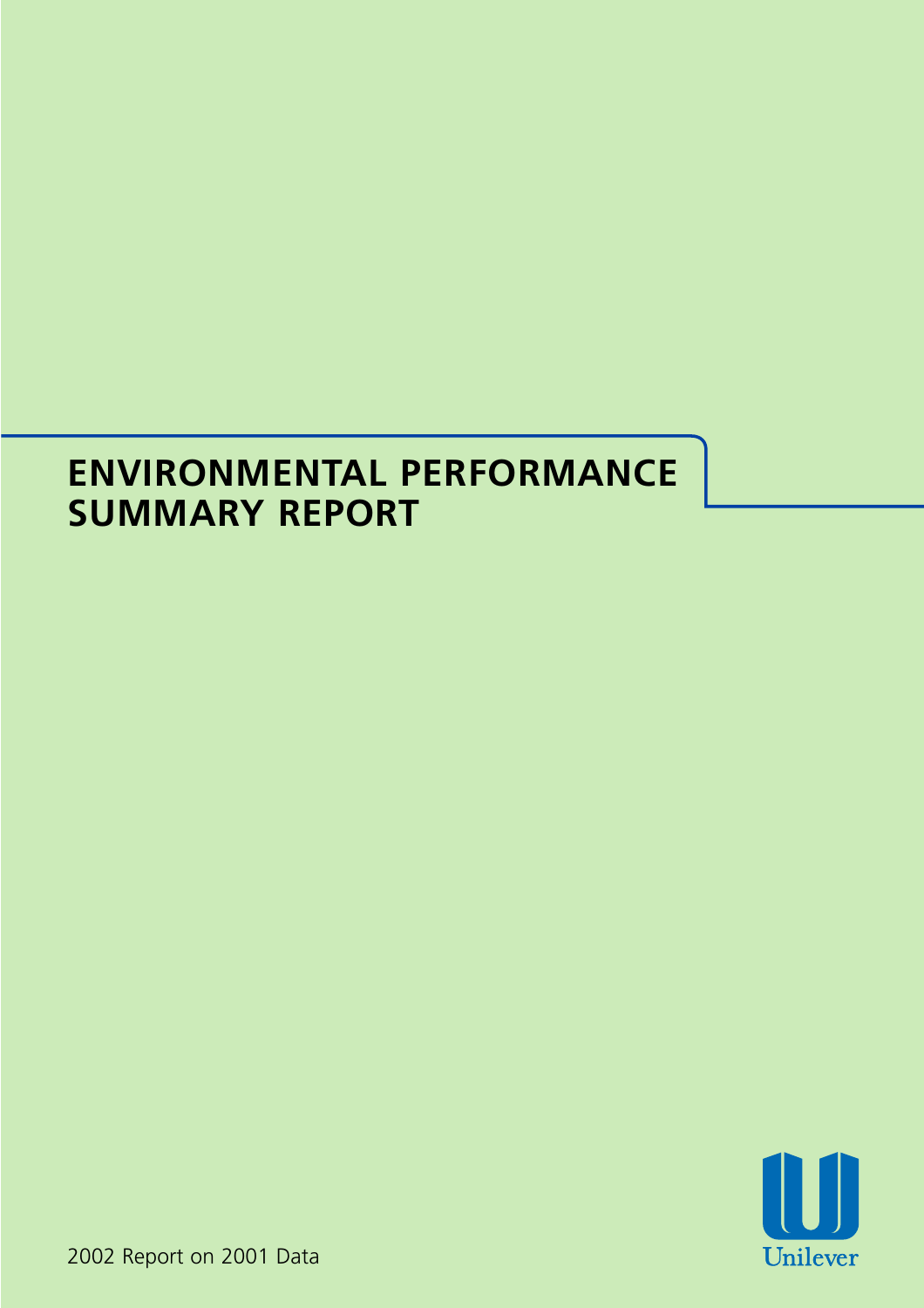# **CONTENTS**

**This is a brief description of the way we manage environmental issues – including our sustainability initiatives in agriculture, fish and water – and an overview of our environmental performance in 2001. Further detailed information about Unilever and the environment is on www.unilever.com in the Environment & Society section.** 

| Who we are                                                        | > page 3    |
|-------------------------------------------------------------------|-------------|
| <b>Message from the chairmen</b>                                  | > page 4    |
| Unilever and sustainable development                              | $>$ page 5  |
| <b>Executive responsibilities and environmental</b><br>management | > page 7    |
| Summary of environmental performance                              | > page 8    |
| <b>Environmental performance</b>                                  | > page 9    |
| Key performance trends                                            | > page 9    |
| Environmental impact                                              | > page 11   |
| The parameters we use                                             | > page 12   |
| <b>Progress against targets</b>                                   | $>$ page 13 |
| Scope and quality of our data                                     | > page 14   |
| <b>Verifier's statement</b>                                       | > page 15   |
| <b>Contact details</b>                                            | > page 15   |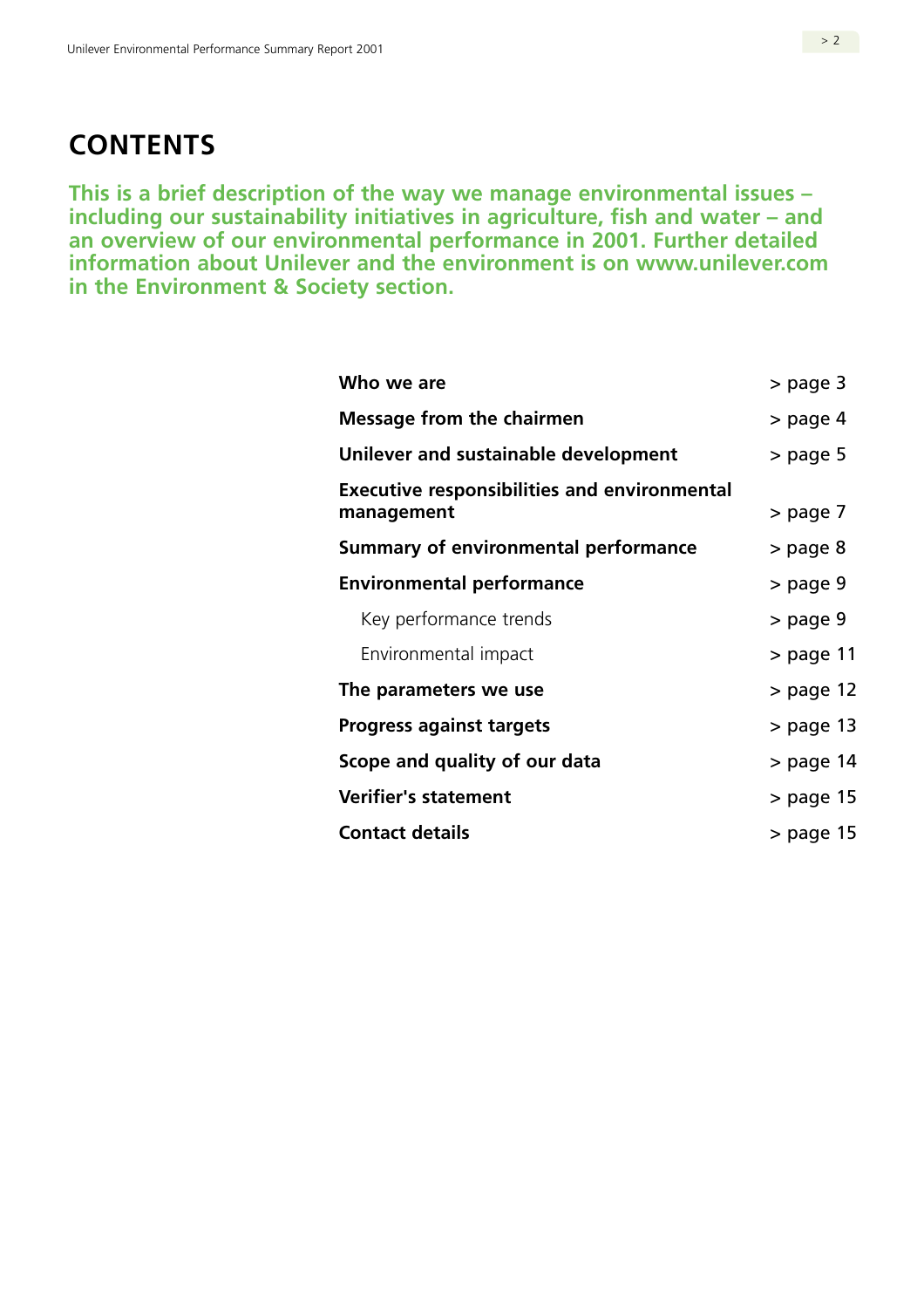# **WHO WE ARE**

## **Unilever is one of the largest consumer goods businesses in the world. In 2001, we employed 265,000 people and our turnover was €52,206 million (see chart below).**

Our food and home and personal care brands are on sale Unilever is divided into two global divisions, one focuses in over 150 countries. By the very nature of our business in cleaning, grooming and feeding people, our success depends on our companies being close to consumers and deeply rooted in the societies and environments in which we operate. More than two-thirds of our raw materials come from agriculture.

We have an extensive range of outstanding consumer brands. *Lipton* tea and *Dove* soap are among the world leaders. Others with wide appeal are *Becel*, *Cif*, *Knorr*, *Lux*, *Magnum* and *Omo*. We will increasingly focus on 400 leading brands that have distinctive consumer appeal.

on Foods and the other on Home & Personal Care products. These divisions both contain many operating companies which remain the fundamental building blocks of today's Unilever. They serve distinctive local markets with a wide range of consumer products and do business within a framework of considerable devolved responsibility – we call ourselves a multi-local multinational.

All companies must, however, comply with Unilever's environmental management standards that apply across the group.

#### **Group turnover and operating profit (million)**

|                              | € 1999 | $\epsilon$ 2000 | € 2001 | £1999  | £ 2000 | £ 2001 | \$1999 | \$2000 | \$2001 |
|------------------------------|--------|-----------------|--------|--------|--------|--------|--------|--------|--------|
| Group turnover               | 41,262 | 48.066          | 52,206 | 27,182 | 29,258 | 32,472 | 43.954 | 44.254 | 46.740 |
| Group operating profit       | 4.345  | 3.359           | 5.258  | 2.863  | 2.044  | 3,270  | 4.629  | 3.092  | 4,707  |
| Group operating profit BEIA* | 4,637  | 5.794           | 7.269  | 3,055  | 3.525  | 4.521  | 4.940  | 5.334  | 6,508  |

*\*BEIA – Before exceptional items and amortisation of goodwill and intangibles* 

## **SRI and performance indexes**

Unilever is included in two stock market indexes, the FTSE4Good and the Dow Jones Sustainability Indexes (where we continue to rank best in sector). In the 6th Business in the Environment Index – an annual survey of corporate environmental engagement – we were ranked second overall and first in our sector.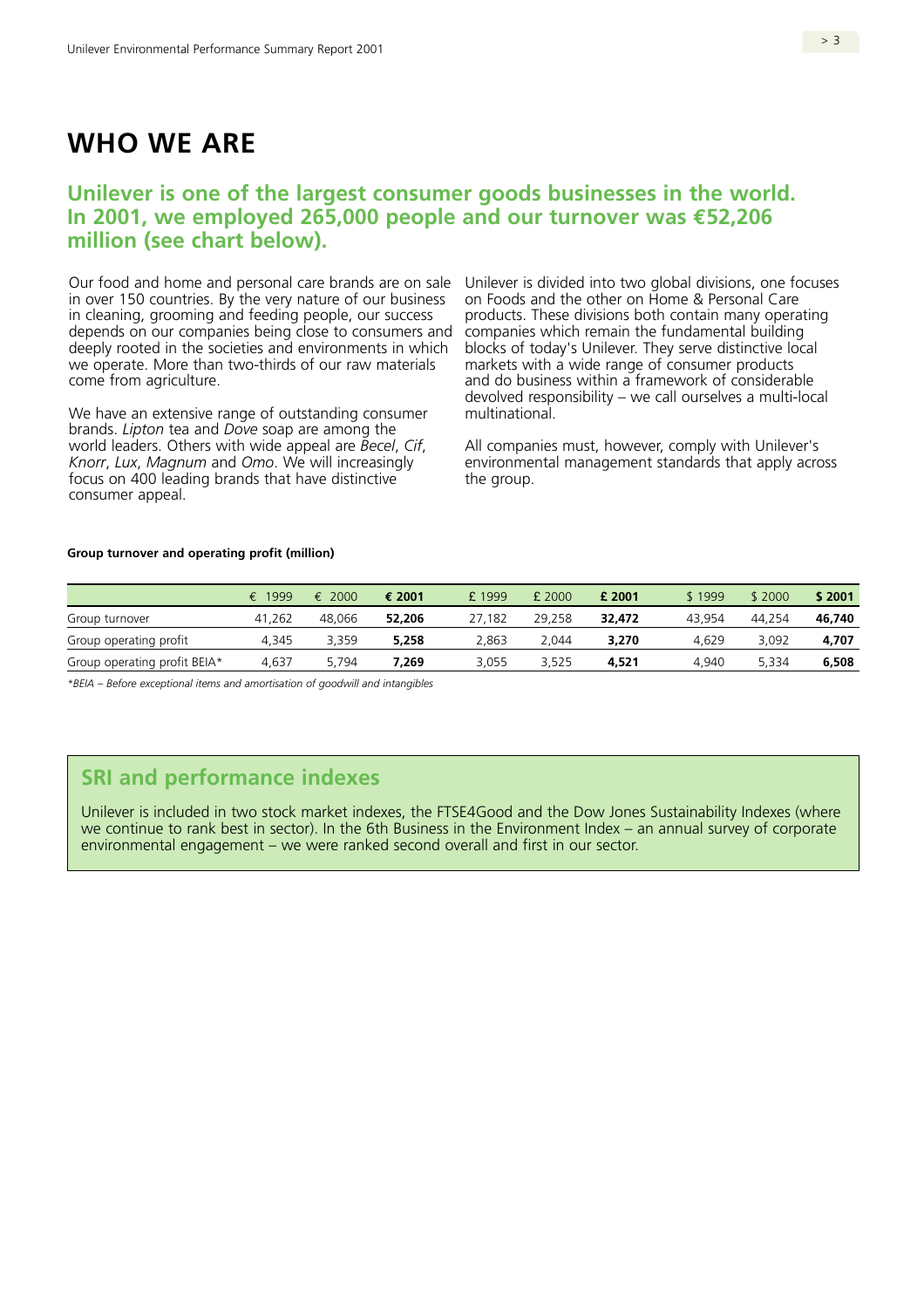# **MESSAGE FROM THE CHAIRMEN**

**With more than two-thirds of our raw materials sourced from agriculture, we are acutely aware that the survival of much of our business depends on a healthy and productive environment. This is why we have been reducing the environmental impacts in manufacturing and are tackling issues in the wider supply chain.** 

Last year  $-2001 - \text{was}}$  a time of significant change in our manufacturing operations and it has underlined the challenge of setting targets to achieve continuous improvement in environmental performance. We continued to improve our eco-efficiency performance in most areas, but we did not meet all our ambitious targets. We are confident we will be back on track next year.

Reducing impacts all along the supply chain means working with many stakeholders and, we believe, sharing learning with others. This is the only way that the whole supply chain can become more sustainable.

We focus on three sustainability initiatives in agriculture, fisheries and water. There has been good progress in developing sustainable agriculture guidelines for the crops in our programme. We are now sharing this information to encourage others, so that sustainable agriculture can become the norm worldwide.

Despite the challenges involved, our sustainable fisheries initiative is making good progress, as is reflected by the introduction of certified New Zealand hoki in some of our European frozen fish products. This is an important step in helping to reduce the pressure on cod and other depleted white fish stocks. We work closely with the independent accreditation organisation, the Marine Stewardship Council.

Water plays a critically important part in everything we do and we fully support global efforts to improve the conservation of clean water. These efforts continue at all levels, from sponsorship of river clean-up in local communities to high-level international initiatives such as the Business and Industry CEO Panel on Water.

Our updated Code of Business Principles reconfirms our commitment to build a sustainable business. These commitments need to be delivered in parallel with many other business priorities. We appreciate the talents and enthusiasm of the many people in our business who are taking this forward.

Antony Burgmans and Niall FitzGerald Chairmen of Unilever



Antony Burgmans (left) and Niall FitzGerald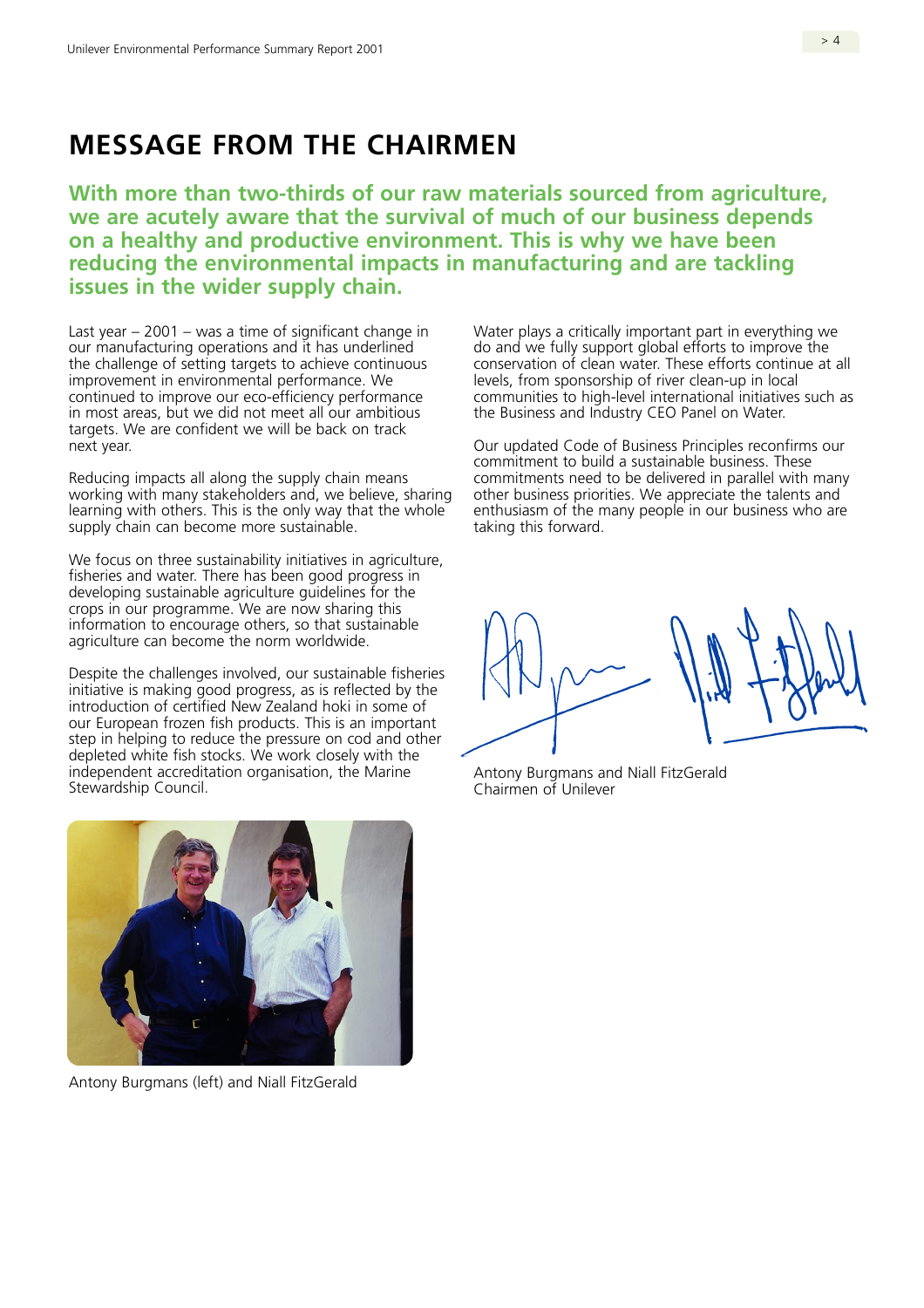# **UNILEVER AND SUSTAINABLE DEVELOPMENT**

## **Unilever is committed to contribute to sustainable development – meeting the needs of the present without compromising the ability of future generations to meet their needs.**

We believe that by constantly evolving to meet consumers' changing needs, we can continue to develop our business in both a profitable and responsible way.

Our corporate behaviour involves the responsible management of a multiplicity of relationships with stakeholders, such as employees, consumers, shareholders, suppliers, governments and local communities. Engaging with different interest groups is integral to the way we operate. We do this at significant management levels, from strategy and policy-making to community initiatives.

For example, an 11-person board of independent experts monitors our sustainable agriculture initiative, which itself is based on extensive stakeholder involvement to develop performance indicators in the field. Such engagement is also the basis for our fish and water initiatives, which depend heavily on partnerships for their success.

We work with many business organisations and we were one of the founding signatories to the United Nations Global Compact which binds us to nine principles covering human rights, labour and environmental practice.

Our commitment to corporate responsibility is an integral part of our operating tradition. It is spelled out in our revised Code of Business Principles and in our Corporate Purpose. It finds practical expression in the worldwide standards we have set to ensure quality and safety of Unilever people at work and to minimise the environmental impact of our operations.

To complement this summary and the related web-based environment report, we produce a [Social Review o](www.unilever.com/environmentsociety/society/socialreview/)n Unilever.com, which sets out Unilever's approach to responsible corporate behaviour.

## **Sustainability initiatives**

We use a life cycle approach to assess our overall impact on the environment. This enables us to analyse our impacts and to concentrate on those areas where we can bring the greatest benefits.

Besides our strict environmental management standards, we realise that many issues that affect us are outside our direct control – either at the beginning of the supply chain or at the end. This is why we focus on three areas that are directly relevant to our business but which go beyond our own operations: agriculture, fish and water.

#### **> Agriculture**

Modern farming has delivered significant gains in productivity, but there are concerns about the effects of large-scale 'inputs' – fertiliser, pesticides and fossil fuels among them – on the natural systems on which agriculture depends.

More than two-thirds of our raw materials come from agriculture and we have always aimed for a responsible approach to farming practices. But in recent years it became clear that increasing environmental and social pressures on agriculture – which threaten our supply chains – and growing consumer concerns about the food chain, which threaten our markets, demanded a more radical attitude. This led to the company's Sustainable Agriculture Initiative.

In a highly ambitious programme, engaging with a broad group of stakeholders, we have been developing standards for sustainable farming practice. Guidelines have been agreed for palm oil and tea – those for peas and spinach will follow shortly. Guidelines for tomatoes are expected in 2003. These and subsequent guidelines will be made public on a website now under construction. Our progress has attracted interest from the world's other major food producers, with whom Unilever is keen to share its learning.

cont. >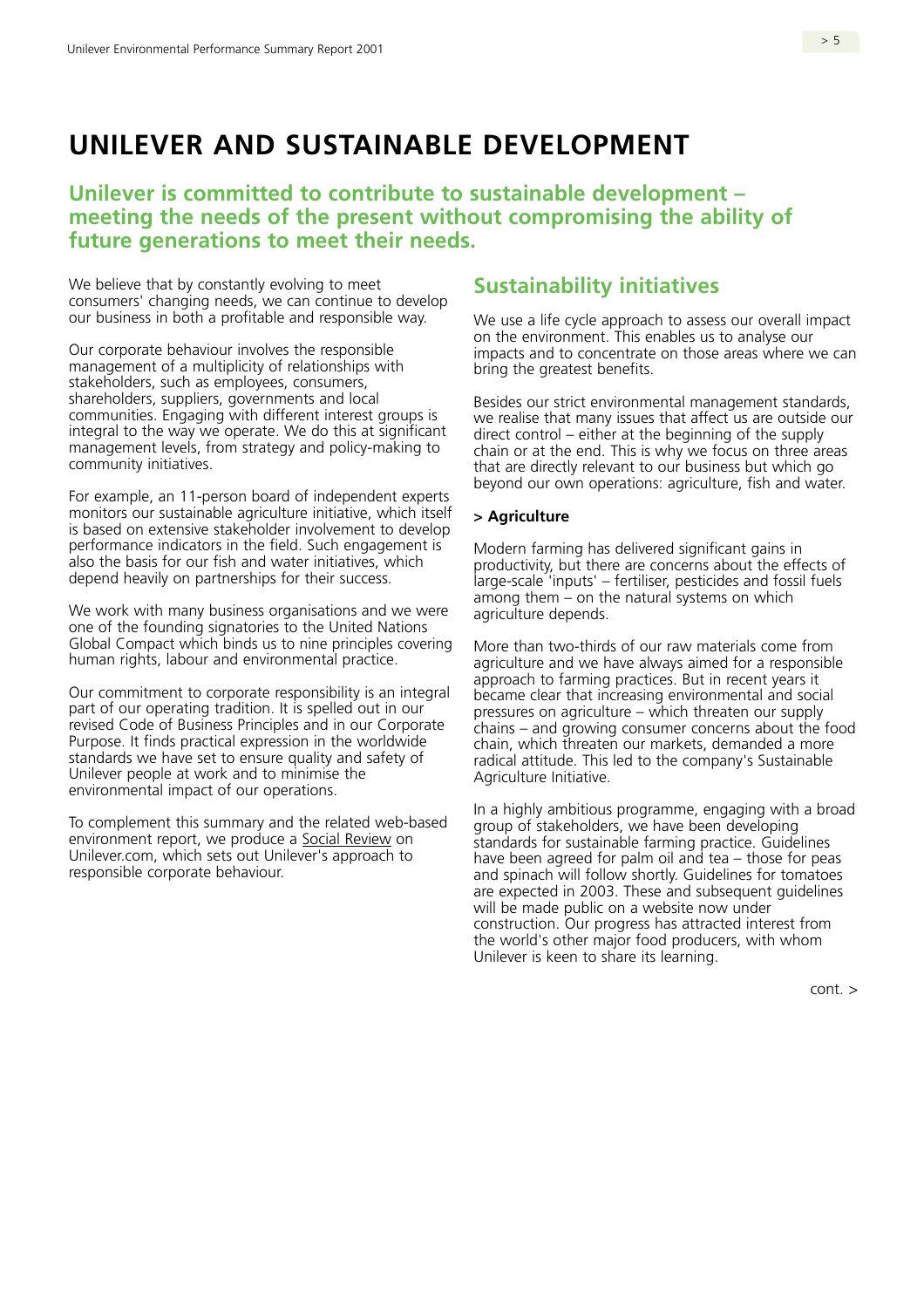#### **> Fish**

The world's major fisheries are under threat. Catches of the most important species for human consumption are at their lowest levels in recent years. Some fish species are in short supply and prices are higher than they have been for over a decade. Incomes and jobs are threatened and consumers are alarmed about the future of the fish they rely on to feed their families.

We have a programme of co-ordinated actions across Unilever's frozen and other fish businesses that aims to meet our objective to source all supplies from sustainable fisheries by 2005. Unilever companies are working closely with the fish supply industry, helping it move towards certification standards set by the Marine Stewardship Council (MSC). We use New Zealand hoki in parts of Europe, sourced from fisheries certified to be well managed by the MSC.

#### **> Water**

We share the international community's concern for the world's water systems, which are under heavy pressure. Consumers need clean water to use our products and many of these end up in waste water. Agriculture needs water for irrigation and certain farming practices can affect water quality as well as availability. Our factories use water for processing and produce effluent that must be cleaned before it is discharged to rivers and seas.

In our clean water initiative, as in other areas, we work with partners to achieve maximum impact and to help assure the future availability of clean, potable water. Central to this are projects to recover and conserve natural resources and partnerships to build and share knowledge about efficient management and protection of water quality. In 2001, working with Forum for the Future, we published a booklet on the management of water catchment areas, using the Sustainable Water and Integrated Catchment Management (SWIM) principles. This is a practical management tool developed with an international panel of water experts to focus on sustainable local water management projects. We remain a major sponsor of the Living Lakes programme managed by the Global Nature Fund which restores and protects lakes in four continents.

Our Co-chairman, Antony Burgmans, chairs the Business and Industry CEO Panel on Water, made up of chief executives from international companies. The panel, which was formed in 2000 to present an industry perspective at the World Water Forum II, will attend the third forum in Kyoto, Japan to be held in March 2003.

For more detail, visit [sustainability initiatives a](www.unilever.com/environmentsociety/sustainabilityinitiatives/)t Unilever.com.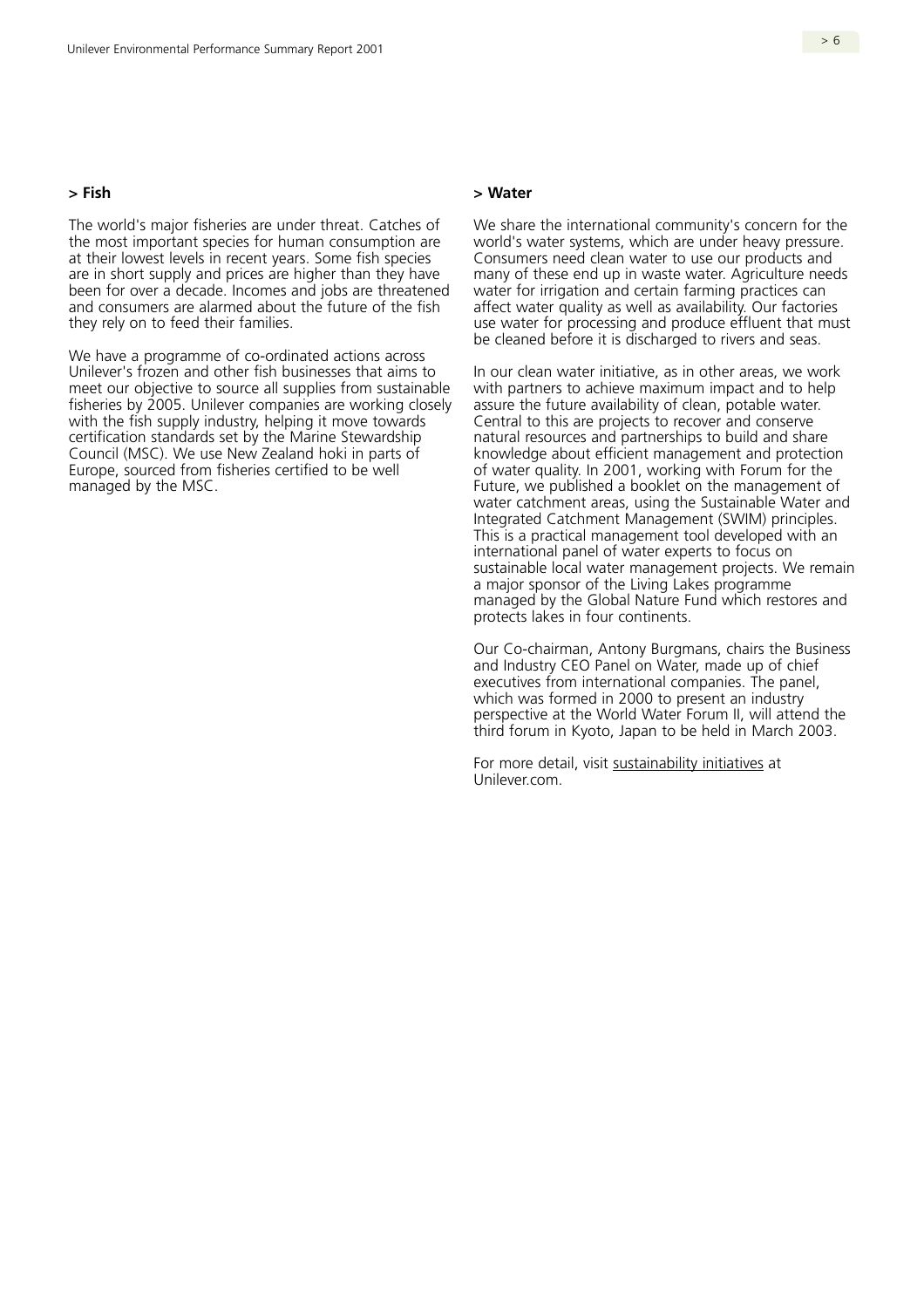# **EXECUTIVE RESPONSIBILITIES AND ENVIRONMENTAL MANAGEMENT**

**We have an environmental policy that applies to all Unilever companies worldwide. This sets out our commitment to meet the needs of customers and consumers in an environmentally sound and sustainable manner, through continuous improvements in environmental performance in all our activities.** 

Our strategy focuses on achieving its goals through eco-efficiency, eco-innovation and our three sustainability initiatives in agriculture, fish and water. To implement our policy and strategy we have a clear line of responsibility for the environment, starting at the top of the company.

The Unilever Chairmen and Executive Committee hold strategic responsibility for environmental issues, with overall operational responsibility located in the Foods Division and Home & Personal Care Division.

Daily responsibility for environmental issues rests with the operating companies. These are supported by:

- **> The Unilever Environment Group (UEG).** This is the strategy and policy-making group that carries the environmental responsibility on behalf of the Board. Chaired by Clive Butler, Corporate Development Director, its role is to ensure that we honour our commitment to contribute to the environmental pillar of sustainable development and to continuously improve our environmental performance. The UEG is made up of people from the Divisions and corporate expertise on safety, health, environment and communications.
- **> Safety and Environmental Assurance Centre (SEAC).** This is a central resource providing expertise and advice on safety and environment matters, such as expert knowledge of hazard analysis and risk assessment for products, processes and sites. This is also our centre for life cycle assessment.

In 2001, we had five external advisors in the UEG who contributed valuable independent views on our plans and advised on emerging and long-term environmental issues. Advisors met twice as part of the UEG and individually with senior management and scientists.

The advisors in 2001 were:

- **> Daniel Esty**, Director of Yale Centre for Environmental Law and Policy
- **> Rajendra Pachauri**, Director of the Tata Energy Research Institute in India
- **> Jonathon Porritt**, Programme Director of Forum for the Future
- **> Björn Stigson**, President of the World Business Council for Sustainable Development
- **> Pieter Winsemius**, Senior Partner at McKinsey and Co.

In 2002, Mr Pachauri was appointed chairman of the Intergovernmental Panel on Climate Change. He has resigned as a Unilever advisor to concentrate on his duties. We congratulate him on his new position.

### **Management systems**

All Unilever companies must comply with Unilever standards for occupational health and safety, environmental care and consumer safety.

Our environmental management systems, which operate at all levels in Unilever, are designed to achieve continuous improvement and are compatible with international standards.

During 2001, additional specific standards were introduced for Unilever third-party manufacturing, safety, health and environment (SHE) management systems auditing / positive assurance, environmental performance reporting and for the notification and investigation of SHE incidents.

The standards are supported by detailed guidance documents, covering areas such as environmental aspects evaluation, incident investigation and audit protocols to assess compliance with the SHE framework standards.

Various environmental training courses have been developed and implemented using a "train the trainers" approach. Examples include: a course to implement the framework standards, awareness training for senior managers and operational staff, plus a course for SHE auditors within the Business Groups.

We are committed to eco-efficiency – improving the environmental efficiency of our manufacturing operations, and to incorporating environmental factors in the design and re-design of our products – eco-innovation.

Working with the Cambridge Programme for Industry and Forum for the Future, we are developing an innovative sustainability learning project to help managers understand the issues and opportunities, particularly in product development and the supply chain.

Our target is to have all our lead sites certified to the International Standards Organisation's ISO 14001 environmental management systems standards by 2003. During 2001, a further 21 sites achieved ISO 14001 certification. During this period 13 certified sites were closed. At the end of 2001 we had a total of 111 certified sites.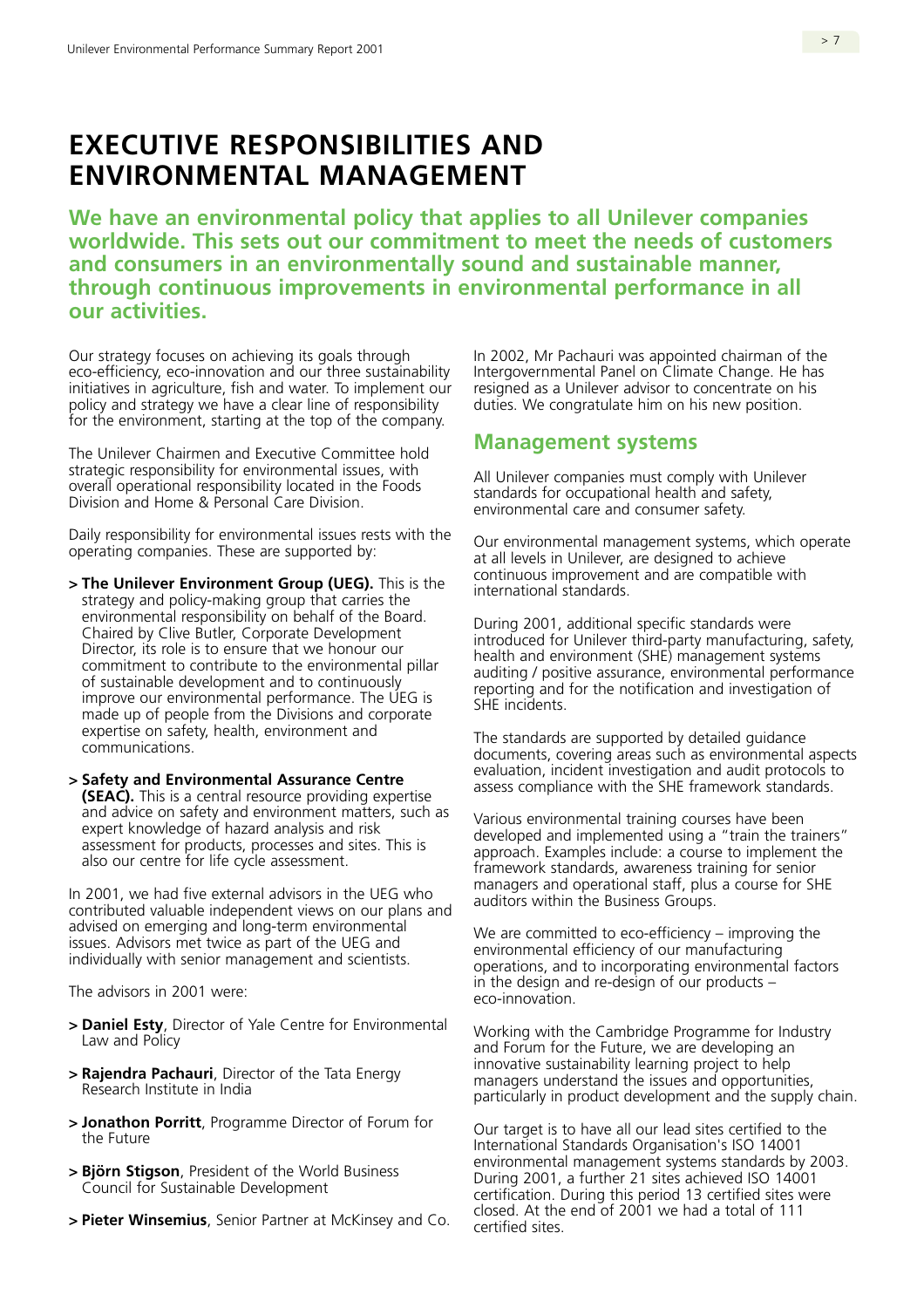# **SUMMARY OF ENVIRONMENTAL PERFORMANCE**

**This is a summary of our environmental performance over the last five years. The graph shows the overall improvement (%) since 1997 and our five-year targets to 2006. The table shows the load per tonne of production for the last five years.** 

**Reduction in load per tonne of production since 1997 - target for 2006** 

(expressed as % of the 1997 figures)



#### **Load per tonne of production 1997 - 2001**

| <b>Parameter</b>       | <b>Units</b> | 1997   | 1998   | 1999   | 2000   | 2001   |
|------------------------|--------------|--------|--------|--------|--------|--------|
| <b>COD</b>             | kg / tonne   | 3.23   | 2.96   | 2.79   | 2.50   | 2.33   |
| Hazardous waste        | kg / tonne   | 0.98   | 0.66   | 0.62   | 0.50   | 0.50   |
| Non-hazardous waste    | kg / tonne   | 17.46  | 14.86  | 13.00  | 12.00  | 11.26  |
| Water                  | $m3$ / tonne | 6.79   | 6.54   | 6.06   | 5.43   | 5.04   |
| Energy                 | GJ / tonne   | 2.69   | 2.57   | 2.40   | 2.27   | 2.19   |
| $CO2$ from energy      | kg / tonne   | 226.08 | 217.16 | 208.09 | 197.91 | 198.52 |
| Boiler / Utilities SOx | kg / tonne   | 0.59   | 0.55   | 0.45   | 0.42   | 0.34   |

Note: Our environment report shows our energy use as well as the resulting  $CO<sub>2</sub>$  emissions. Since 1999 we have focused on global warming potential and this is why our targets are expressed in terms of  $CO<sub>2</sub>$  from energy as well as energy consumption.  $CO<sub>2</sub>$  from energy accounts for 94% of our manufacturing greenhouse gas (GHG) emissions. See [climate change](www.unilever.com/environmentsociety/environmentalissues/climatechange/) on Unilever.com for more detail.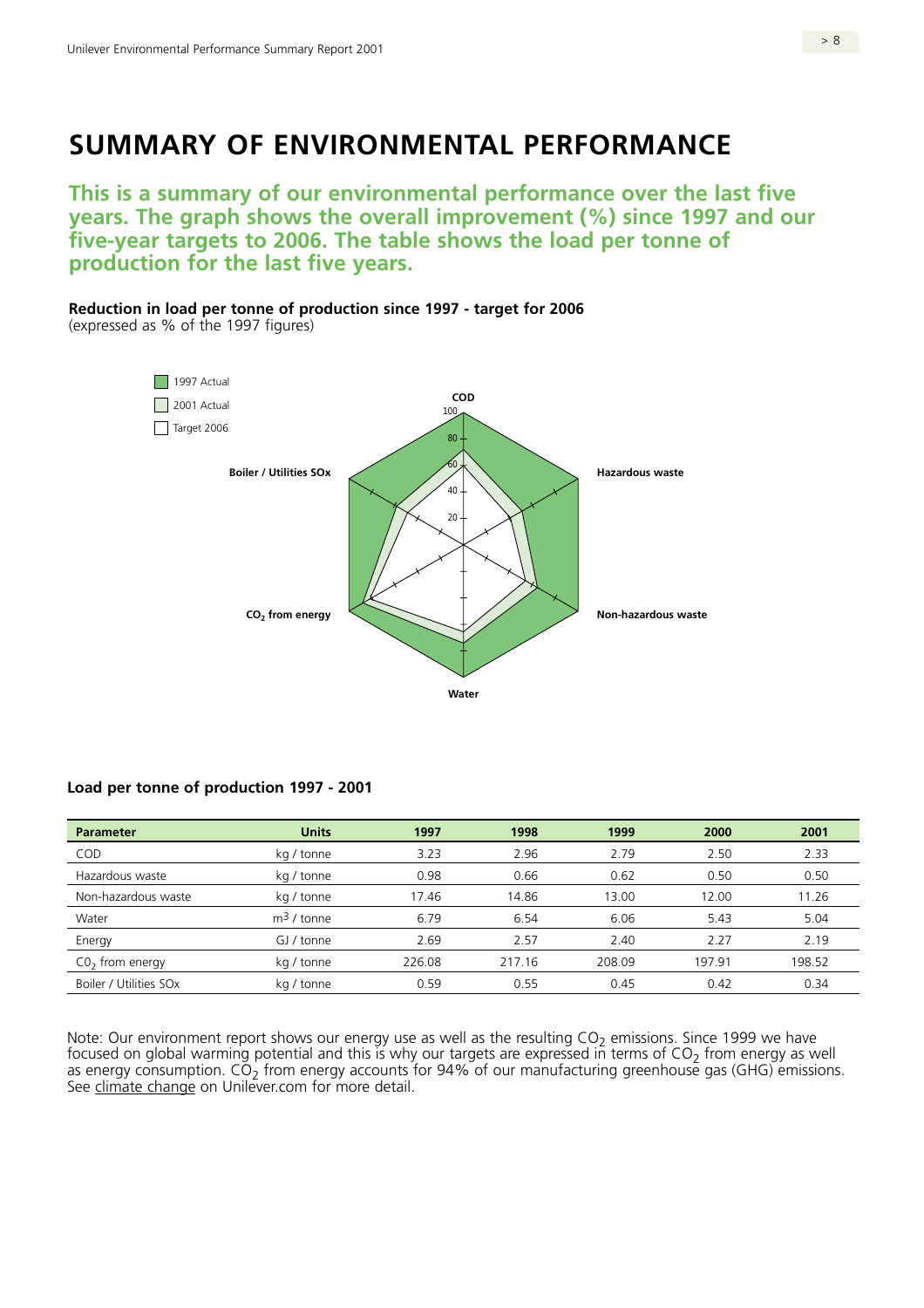## **ENVIRONMENTAL PERFORMANCE**

## **Key Performance Trends**

Here are the trends in our key performance indicators to the end of 2001. For details on the issues and actions we have taken to reduce our impact, visit [environmental issues](www.unilever.com/environmentsociety/environmentalissues/) on Unilever.com.

#### **Unilever manufacturing performance 1997-2001 and targets: reductions in load per tonne of production**

Actual <u>I</u>Target

**COD** kg / tonne of production **Water** m<sup>3</sup> / tonne of production



This chart shows the total COD leaving Unilever's Total water consumption was down by 7.2% in facilities. This consists of COD sent to municipal 2001, marginally missing our target (7.3%).<br>treatment works and that directly discharged to Deer half used by our factories is not of drin the environment following onsite treatment. Over quality and a large proportion is only used once 90% of the total COD load discharged from our for cooling and is uncontaminated. We made sites is treated in municipal treatment works which significant water savings in 2001 by reducing results in reduced impact on the environment. use of non-drinking water by 16% and by Total COD load was down 6.8% in 2001. We re-circulating cooling water. Consumption of failed to meet our reduction target of 12.7% for drinkable water increased slightly in 2001, partly two main reasons. First, a large food factory began because of production changes at a number of our measuring COD for the first time in 2001. Second, manufacturing sites and restructuring following some sites switched from on-site treatment to the Bestfoods merger. municipal treatment, reporting a larger COD because treatment occurs off site. COD discharged **Non-hazardous waste** kg / tonne of production directly to watercourses was down by over 60% in 2001 – partly due to this switch and also because  $1997$ of additional on-site treatment. See [data in detail](www.unilever.com/environmentsociety/environmentalperformance/dataindetail/)  or additional on-site treatment. See <u>data in detail</u> 1998<br>on Unilever.com for separate data and page 12 1998 for parameters. 1999 **13.00** 





in 2001, reaching our target. A small number of  $\frac{1}{000}$  tonnes and a further 55 sites across 34<br>factories produce most of the hazardous waste. Countries reducing by more than 100 tonnes. factories produce most of the hazardous waste,<br>
either because of the type of products made.<br>
We have continued to reduce the amount of either because of the type of products made,<br>
or because of the way wastes are classified in a or because of the way wastes are classified in a particular country. Our target is to reduce waste is now recycled or reused – eg several sites hazardous waste by 8.6% in 2002. in Same and the in Africa have recycled more of their waste from





Over half used by our factories is not of drinking



We missed our target (9.3%) mainly because the Bestfoods merger. But many sites did well, Hazardous waste disposal reduced slightly by 0.2% with 15 each reducing waste disposal by over<br>in 2001, reaching our target. A small number of and a further 55 sites across 34 palm oil processing.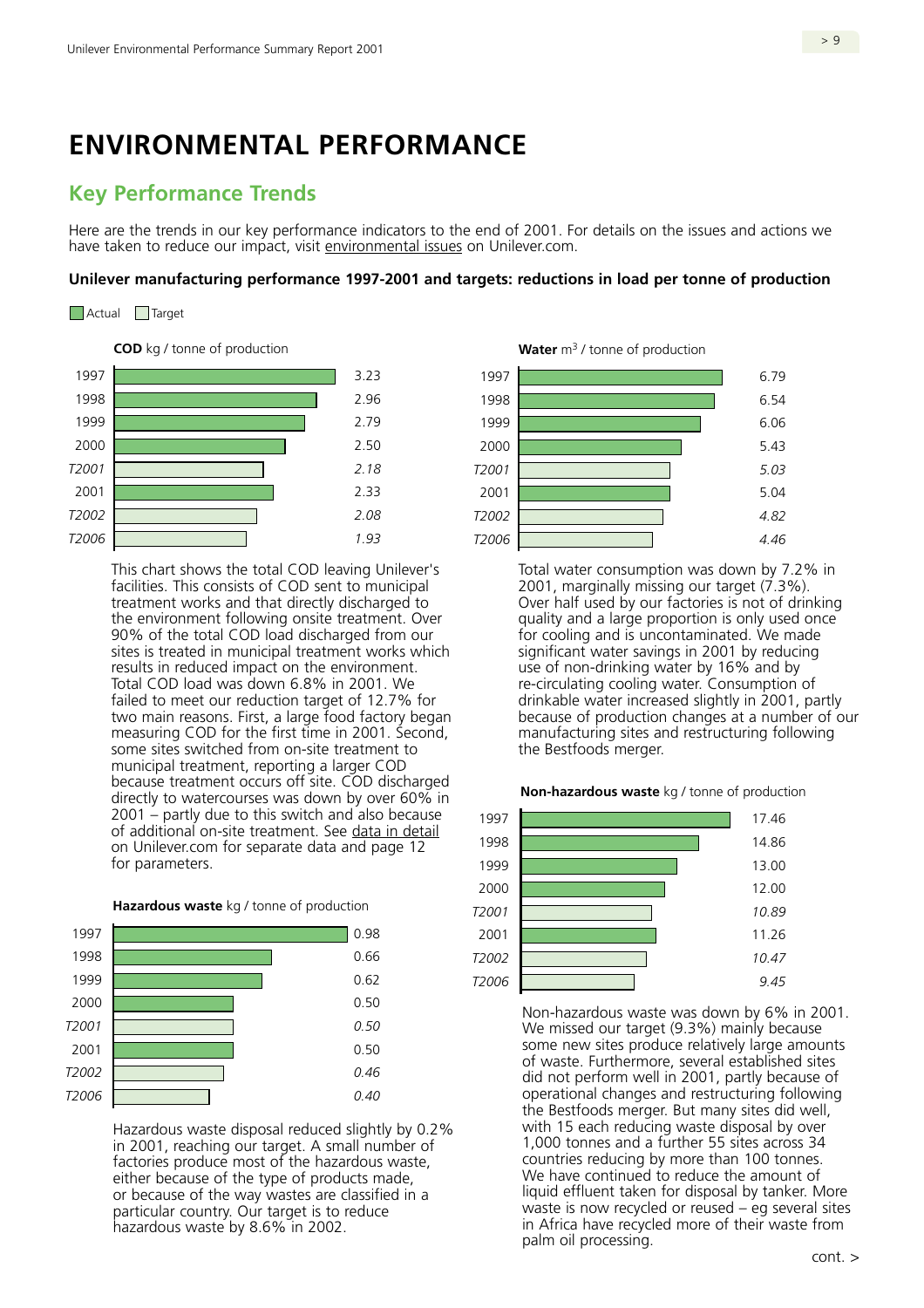## **Key Performance Trends**

#### **Unilever manufacturing performance 1997-2001 and targets: reductions in load per tonne of production**



#### **Energy** GJ / tonne of production





Energy consumption was down by 3.7% in 2001, exceeding our target (3%). More than 70 of our sites reduced their energy consumption in 2001 by over 10,000 GJ. But  $CO<sub>2</sub>$  emissions from our energy consumption have increased slightly (0.3%) and our target (3%) was not met. This is because of subtle shifts in the source of energy used by our sites in 2001. For example, some in Brazil used diesel generators (higher  $CO<sub>2</sub>$ emissions than grid electricity which comes mainly from hydro) because of disruptions in the electricity supply. There was also an increase in biomass consumption, such as waste from sugar cane. These renewable fuels have relatively high  $CO<sub>2</sub>$  emissions per GJ – we have not compensated for renewables' low net  $CO<sub>2</sub>$  emissions.

**Boiler / Utilities SOx** kg / tonne of production



Boiler SOx emissions were down by 18% in 2001, reaching our target. This was achieved by the closure of a large coal-fired boiler at one site and reductions in the consumption of fuel oil by a further 70 sites. NOx emissions have also reduced since 1997 because of lower fuel consumption and the greater use of natural gas which produces less NOx.

#### **Ozone Depleting Potential**

We started measuring the annual emissions of ozone depleting substances from our manufacturing sites in 2000. We measure the amount of these materials (CFC, HCFC and mixtures) held within refrigeration and air conditioning systems in our sites and assess the losses each year. The emissions expressed as CFC-11 equivalent were 0.00016 kg per tonne of production – a total of 3.6 tonnes in 2001.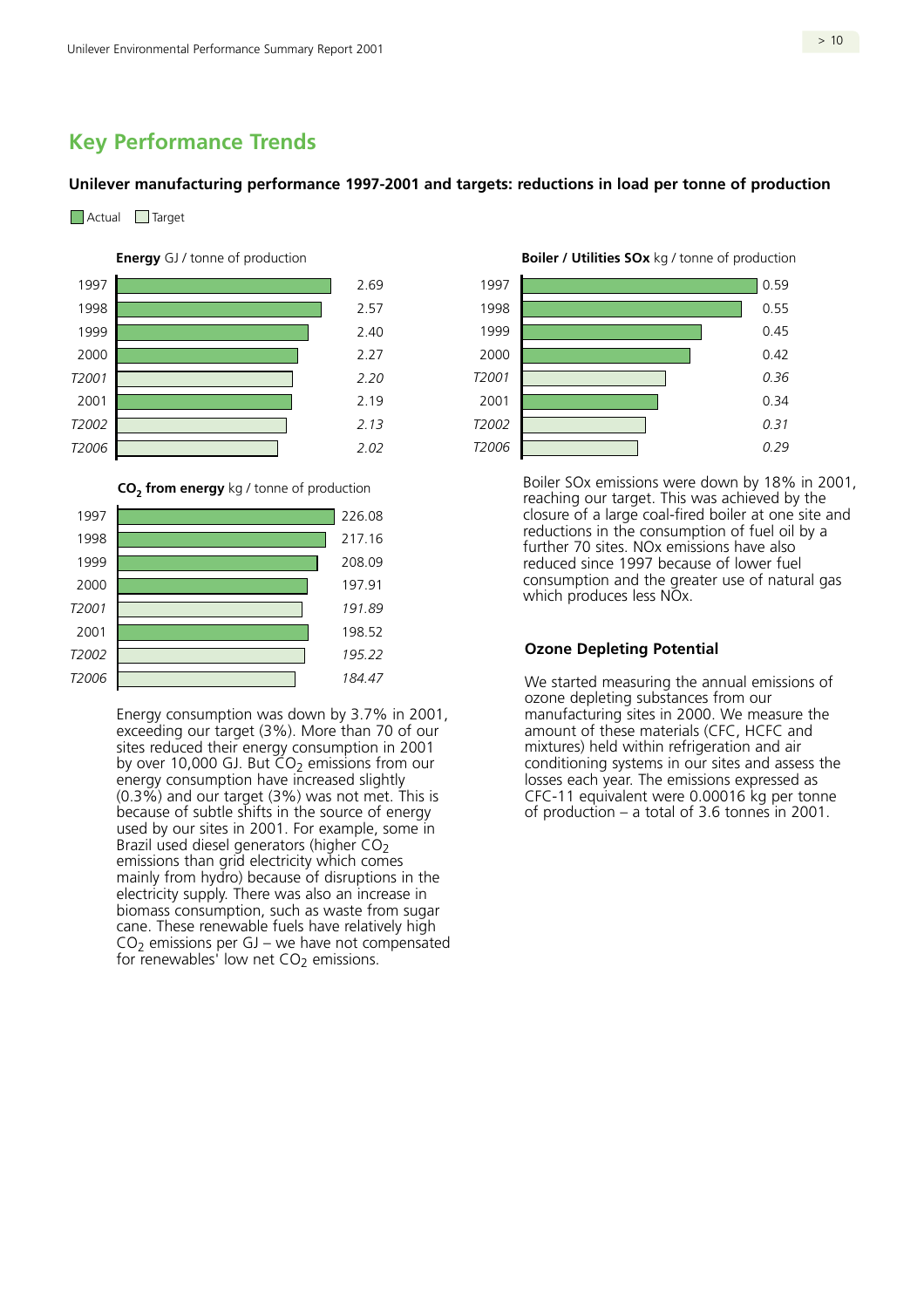## **Environmental Impact**

Despite increased manufacturing production (up nearly 4%) the total environmental impact of most of our key performance indicators reduced in 2001. See notes in charts on pages 9 &10 for greater detail.

#### **Key Performance Indicators**



#### **Environmental fines**

|      | <b>Number of Sites</b><br>in Unilever | <b>Number of Sites</b><br><b>Reporting</b> | <b>Number of</b><br><b>Fines</b> | <b>Total Cost</b><br>of Fines |  |
|------|---------------------------------------|--------------------------------------------|----------------------------------|-------------------------------|--|
| 1997 | 534                                   | 502                                        | 25                               | €62,157                       |  |
| 1998 | 495                                   | 473                                        | 16                               | €44,020                       |  |
| 1999 | 449                                   | 449                                        |                                  | €4,860                        |  |
| 2000 | 435                                   | 435                                        |                                  | €45.814                       |  |
| 2001 | 472                                   | 464                                        | a                                | €19,222                       |  |

This is a summary of penalties incurred for infringement of environmental regulations. The fines in 2001 were due to exceeding limits in liquid effluent at three sites (five cases), three incidents where trade effluent was accidentally mixed with storm water discharges, and one case of disposal of prescribed waste at an unlicensed site. Our aim is to reach 100% compliance.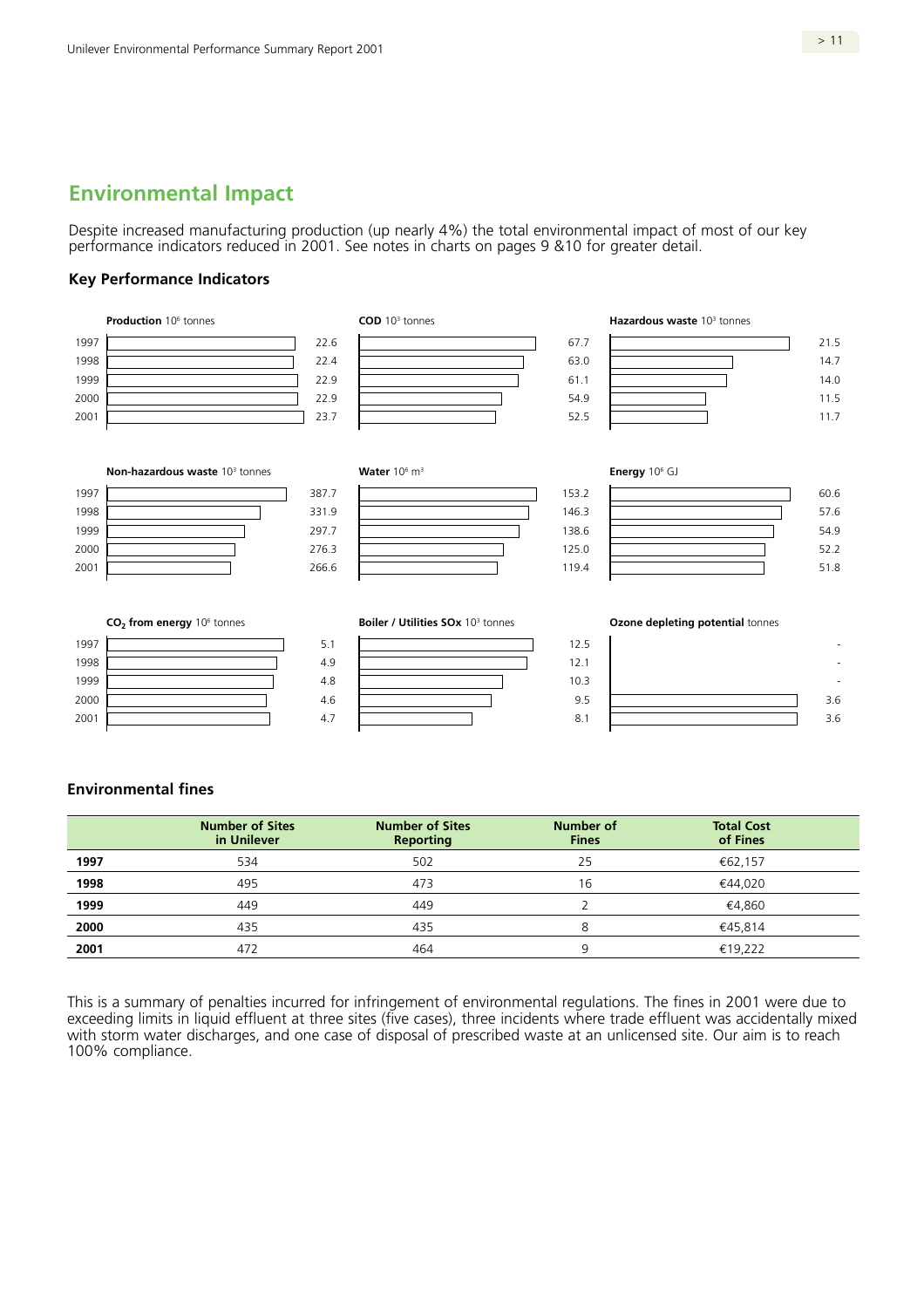# **THE PARAMETERS WE USE**

## **Six key environmental performance parameters are used by our manufacturing operations for reporting emissions and setting future reduction targets:**

#### **Total COD (Chemical Oxygen Demand, tonnes)**

COD represents the ingredients and product lost from the full manufacturing process, and mainly arises during cleaning operations. COD is widely used by regulatory bodies to control industrial wastewaters, and to calculate the correct level of charges for downstream municipal wastewater treatment, which is designed to remove most of the COD before the wastewater is discharged to the environment. The Unilever COD data represent the load discharged from the factory, and do not make any allowance for the fact that typically between 80%-90% of this material is removed in municipal wastewater treatment plants. Consequently the COD load which actually reaches the environment, and therefore contributes to nutrification potential, is much lower.

#### **Total hazardous and non-hazardous waste (tonnes) (reported separately)**

In terms of potential impact on the environment, it is important to distinguish between hazardous and nonhazardous waste. Since there is no common international waste classification, the Unilever data are based on the national legal definitions applicable for each site, and are simply the total mass of material disposed of from the site under each classification.

#### **Total water consumption (m3 )**

Water consumption is also widely used as a measure of manufacturing performance. It is measured universally in Unilever's factories. The Unilever data represent all water consumed and include water used as an ingredient in products as well as uncontaminated cooling water and wastewater.

#### **Total energy consumption (GJ). CO2 from energy use (tonnes)**

Energy consumption per tonne of product is widely used as a manufacturing performance indicator. The global warming potential (expressed as tonnes  $CO<sub>2</sub>$ ) has then been calculated from the source energy data using internationally accepted conversion factors derived from the Intergovernmental Panel on Climate Change (IPCC) and the International Energy Agency (IEA).

#### **Boiler / Utilities SOx (tonnes)**

This air emission parameter is relevant to most sites since almost all have a boiler used for generating steam. In some cases diesel generators are also used onsite for electricity generation. The Unilever data are calculated from the total mass of fuel consumed, and its sulphur content, and are expressed in terms of a mass of sulphur dioxide ( $SO<sub>2</sub>$ ). Emissions of SOx contribute to acid rain potential.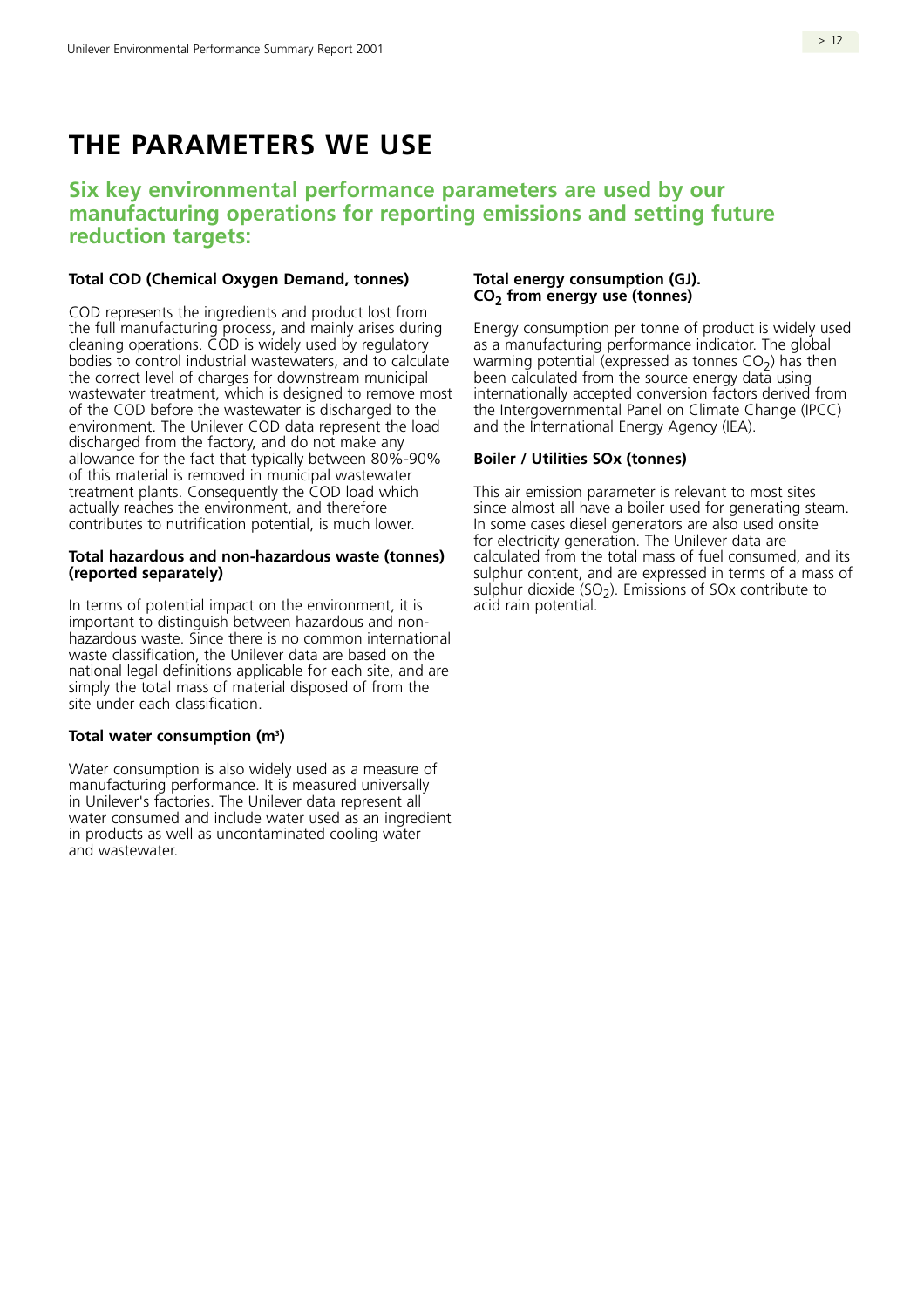# **PROGRESS AGAINST TARGETS**

## **Our overall performance generally has been good in meeting our ecoefficiency targets. But setting and achieving targets at site level can be difficult because of the dynamic nature of our business.**

New factories are constantly being acquired (about 100 Bestfoods sites were added after the merger) or divested. Often there are also significant changes in the mix of products made in the factories. This makes target setting difficult, particularly for new sites. In some cases, environmental target setting is not yet part of overall planning for the Business Groups – improvements being made here will help achieve targets.

Nevertheless, significant reductions have been achieved in COD, non-hazardous waste and water use even though targets were not met. We met our target for energy used, but because of changes in the sources of energy, the  $CO<sub>2</sub>$  from energy target was not met. See the notes under the individual charts on pages 9 & 10 for the reasons why we did not meet particular targets. See also [data in detail o](www.unilever.com/environmentsociety/environmentalperformance/dataindetail/)n Unilever.com.

#### **Load per tonne of production 1997 - 2001**

| <b>Target</b>                                                                                                                                                        | <b>Performance</b>                                                                 | <b>Comments</b>                                                                                                                                                                                                                                                                                                                                                                                                                                                                              |
|----------------------------------------------------------------------------------------------------------------------------------------------------------------------|------------------------------------------------------------------------------------|----------------------------------------------------------------------------------------------------------------------------------------------------------------------------------------------------------------------------------------------------------------------------------------------------------------------------------------------------------------------------------------------------------------------------------------------------------------------------------------------|
| <b>Eco-efficiency in manufacturing</b>                                                                                                                               |                                                                                    | <b>Target for Reduction</b><br>Actual<br>for 2001 %<br><b>Reduction %</b>                                                                                                                                                                                                                                                                                                                                                                                                                    |
| COD<br>Hazardous waste<br>Non-hazardous waste<br>Water<br>Energy<br>$CO2$ from energy<br><b>Boiler / Utilities SOx</b>                                               | Not met<br>Target met<br>Not met<br>Not met<br>Target met<br>Not met<br>Target met | 12.7<br>6.8<br>0.2<br>0.2<br>9.3<br>6.2<br>7.3<br>7.2<br>3.0<br>3.7<br>3.0<br>$-0.3$<br>13.7<br>18.0                                                                                                                                                                                                                                                                                                                                                                                         |
| <b>Eco-efficiency in innovation</b>                                                                                                                                  |                                                                                    |                                                                                                                                                                                                                                                                                                                                                                                                                                                                                              |
| To incorporate eco-efficiency in product<br>design by extending the application of life<br>cycle assessment and developing new tools<br>for use by product designers | On track                                                                           | In a number of product categories new tools<br>are being piloted to help product designers to<br>understand and reduce environmental<br>impacts. These include qualitative screening,<br>environmental check lists and web-based life<br>cycle assessment. Design for Excellence, a<br>programme that encourages designers to<br>consider environmental issues and<br>opportunities early in the innovation process,<br>is being piloted across the Home & Personal<br>Care Europe business. |
| Sustainable resource use                                                                                                                                             |                                                                                    |                                                                                                                                                                                                                                                                                                                                                                                                                                                                                              |
| To source all fish from sustainable sources<br>by 2005                                                                                                               | On track                                                                           | First products using fish from sources certified<br>to Marine Stewardship Council standards<br>now more widely on sale in Europe. Work<br>continues with important fishing nations<br>and suppliers.                                                                                                                                                                                                                                                                                         |
| To define standards for sustainable<br>agriculture based on the findings from our<br>pilot projects on peas, spinach, tea,<br>tomatoes and vegetable oil             | On track                                                                           | Pilot projects have been extended to include<br>rape seed and sunflower seeds. Good-practice<br>guidelines have been agreed for tea and palm<br>oil - those for peas and spinach are expected<br>soon. Guidelines for tomatoes are expected in<br>2003. These guidelines will be available on a<br>website now under construction.                                                                                                                                                           |
| To define our water imprint on a regional<br>and product category basis and use this in<br>developing partnership programmes for<br>clean water stewardship          | On track                                                                           | We continue to develop water imprint data.<br>Published the SWIM brochure on water<br>catchment management using the SWIM<br>principles.                                                                                                                                                                                                                                                                                                                                                     |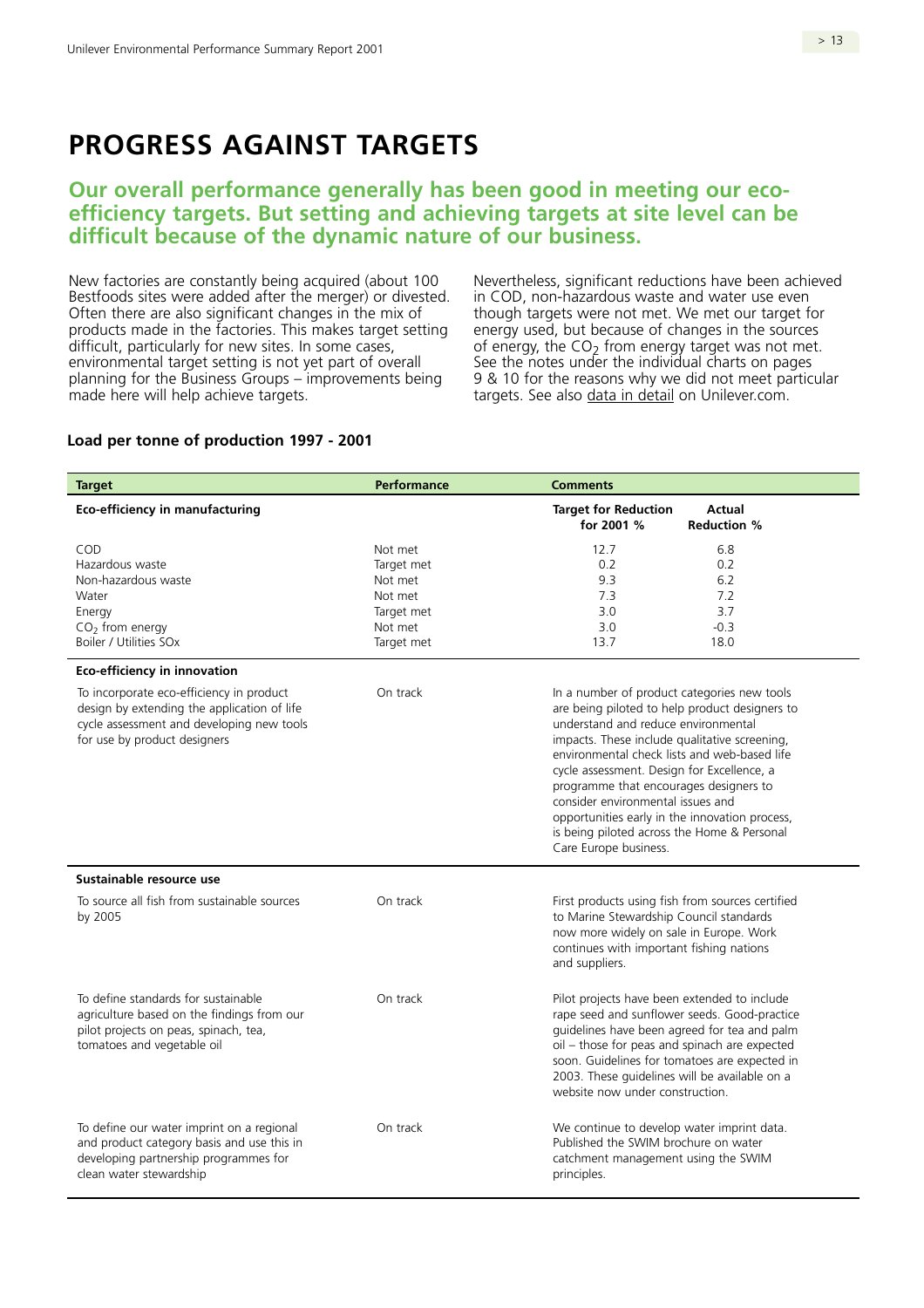# **SCOPE AND QUALITY OF OUR DATA**

## **Scope**

In 2001, 456 manufacturing sites and eight research laboratories and head offices reported environmental performance data. These were located in 77 different countries. There were 110 new sites reporting, including those from the Bestfoods merger. Eighty one existing sites were sold or closed and did not report. A further eight new manufacturing sites were unable to report for 2001.

## **Quality**

We continuously improve the collection and reporting of environmental performance data via a global electronic system.

#### **Highlights for 2001:**

- > Single collection tool used for all manufacturing sites to simplify data gathering
- > 98.3% of sites reported environmental data
- > 99% reported on all key environmental parameters, except non-potable water and COD
- > 95% reported for COD
- > 97% reported on non-potable water
- > Started collecting more detailed information on generation and use of renewable energy at our manufacturing sites.